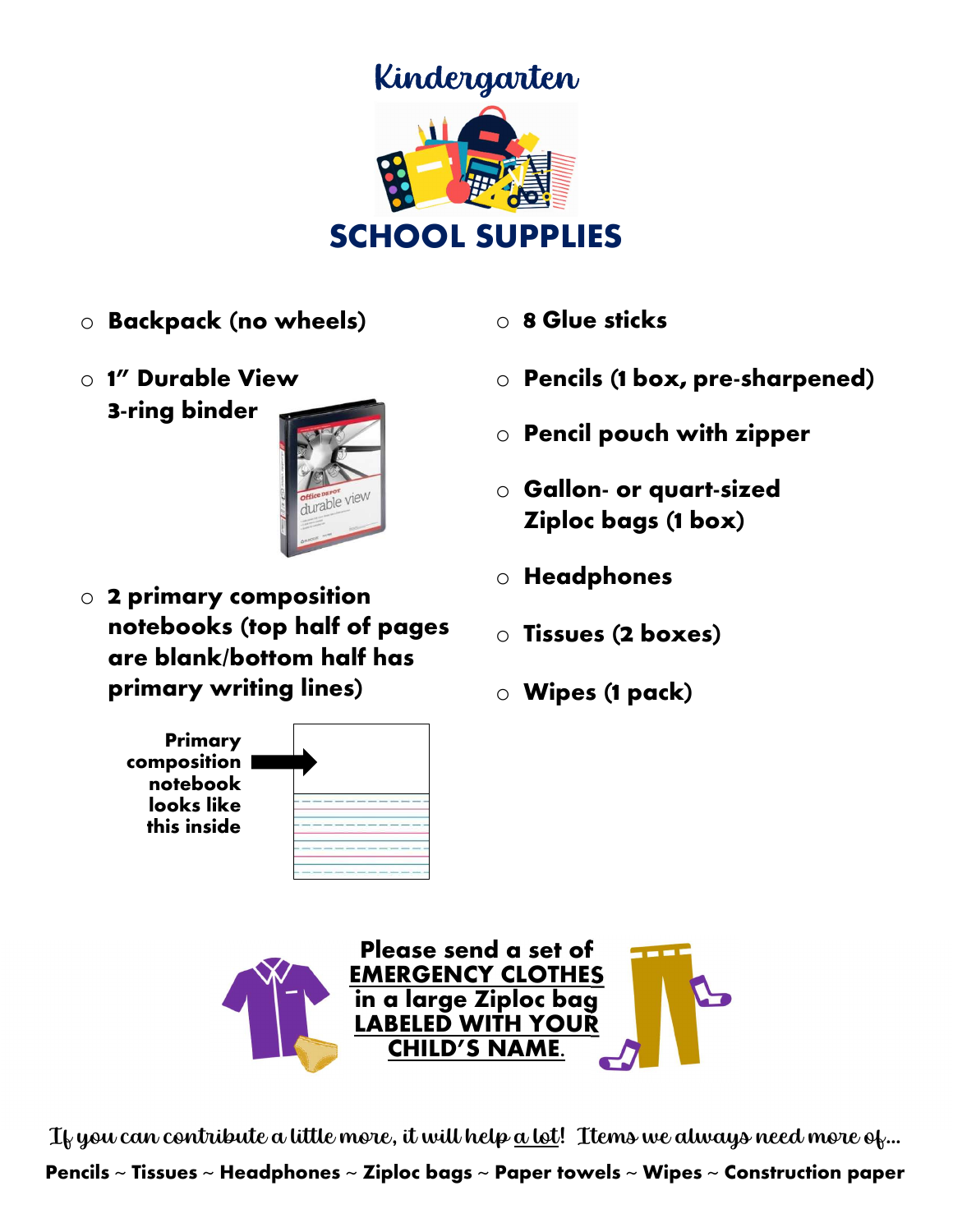

- o Backpack (no wheels)
- o Crayons (1 box of 24)
- o Markers (1 pack)
- o Glue sticks (1 pack)
- o Student scissors
- o 3 plastic folders (3-prong with 2 pockets): 1 purple, 1 yellow, 1 green
- $\circ$  5 wide-ruled marble composition books
- o Headphones
- o Pencils (1 pack of 24, no mechanical pencils, please)
- o Pencil sharpener
- o 2 large pink erasers
- o School supply pouch with zipper
- o Gallon- or quart-sized Ziploc bags (1 box)
- o Tissues (1 box)
- o Wipes (1 pack)
- $\circ$  Hand sanitizer

If you can contribute a little more, it will help <u>a lot</u>! Items we always need more of…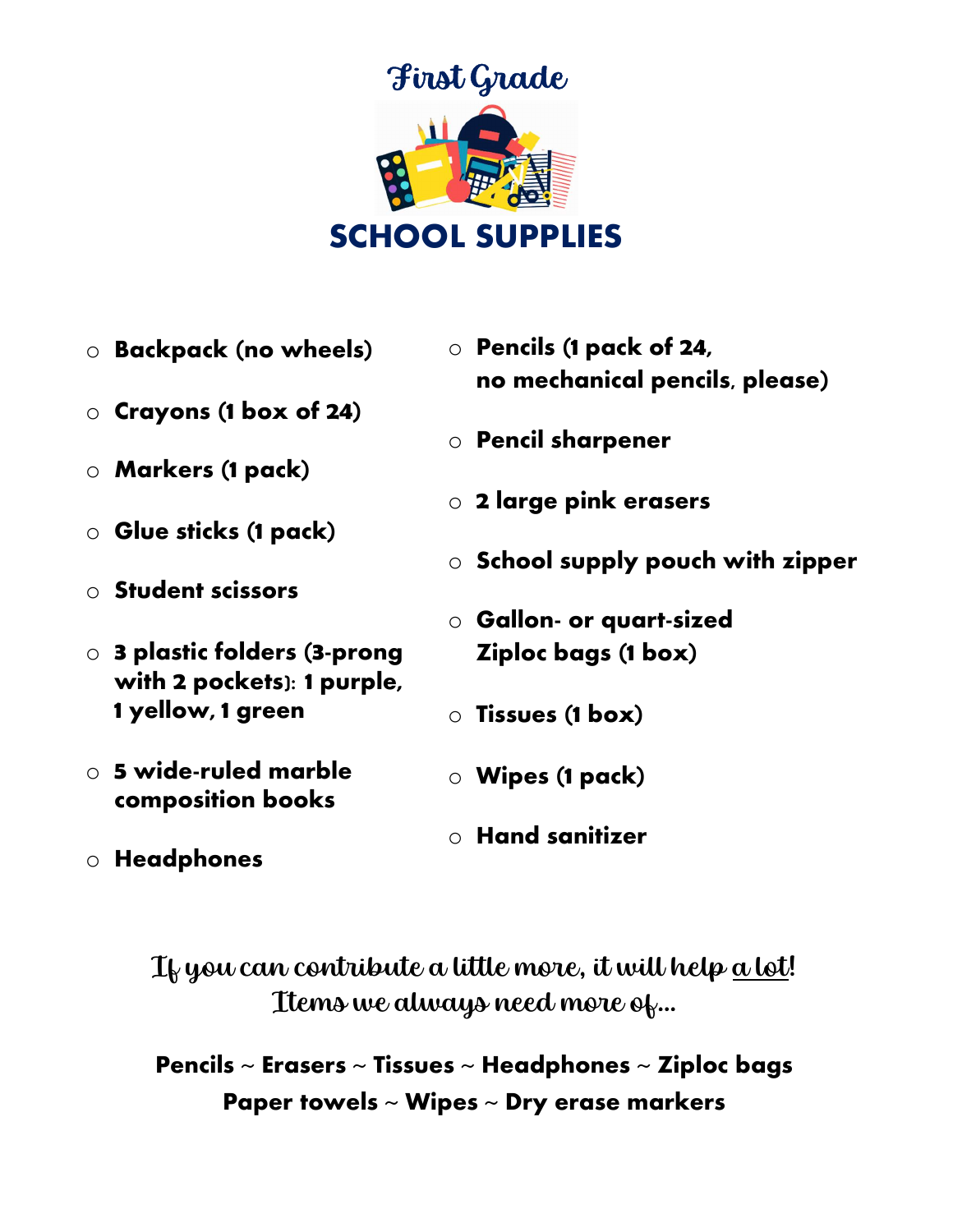

- o Backpack (no wheels)
- o Crayons (1 box of 24)
- o Markers (1 pack)
- o Glue sticks (1 pack)
- o Student scissors
- $\circ$  Wide-ruled notebook filler paper (2 packs)
- $\circ$  5 Wide-ruled marble composition books
- o Headphones
- o Pencils (1 pack of 24 no mechanical pencils, please)
- o Pencil sharpener
- o 2 large pink erasers
- o School supply pouch with zipper
- o Gallon- or quart-sized Ziploc bags (1 box)
- o Tissues (1 box)
- o Wipes (1 pack)
- $\circ$  Hand sanitizer

If you can contribute a little more, it will help a lot! Items we always need more of…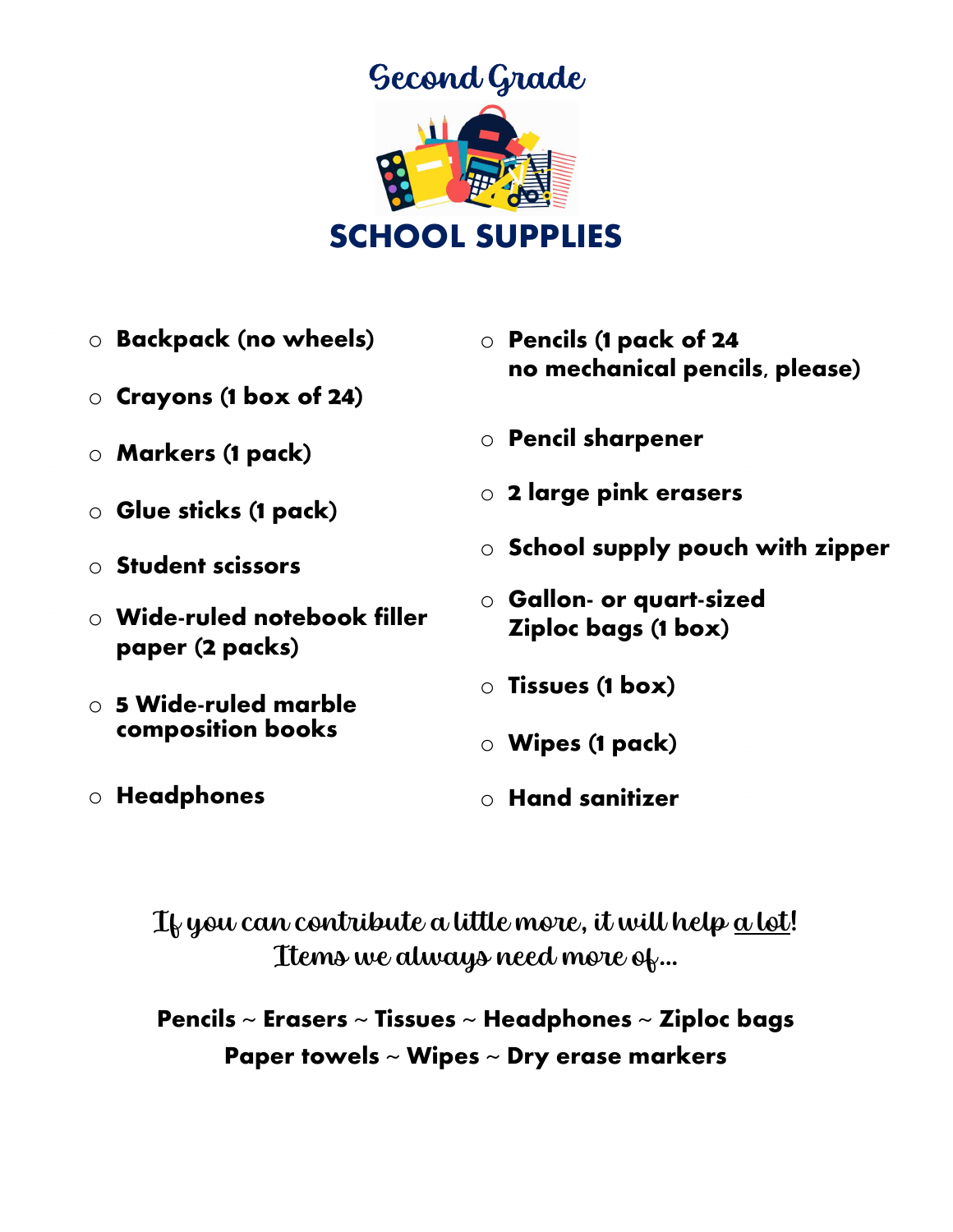# Third Grade



#### SCHOOL SUPPLIES

- o Backpack (no wheels)
- o Colored pencils
- o Markers (1 pack)
- o Glue sticks (1 pack)
- o Student scissors
- o Wide-ruled notebook filler paper (3 packs)
- $\circ$  5 Wide-ruled marble composition books
- o 1.5" White binder
- o Pencils (1 pack of 24 no mechanical pencils, please) o Pencil sharpener
- o 2 large pink erasers
- o School supply pouch with zipper
- o 2 Highlighters
- o Gallon- or quart-sized Ziploc bags (1 box)
- o Tissues (1 box)
- $\circ$  Hand sanitizer

o Headphones

If you can contribute a little more, it will help <u>a lot</u>! Items we always need more of…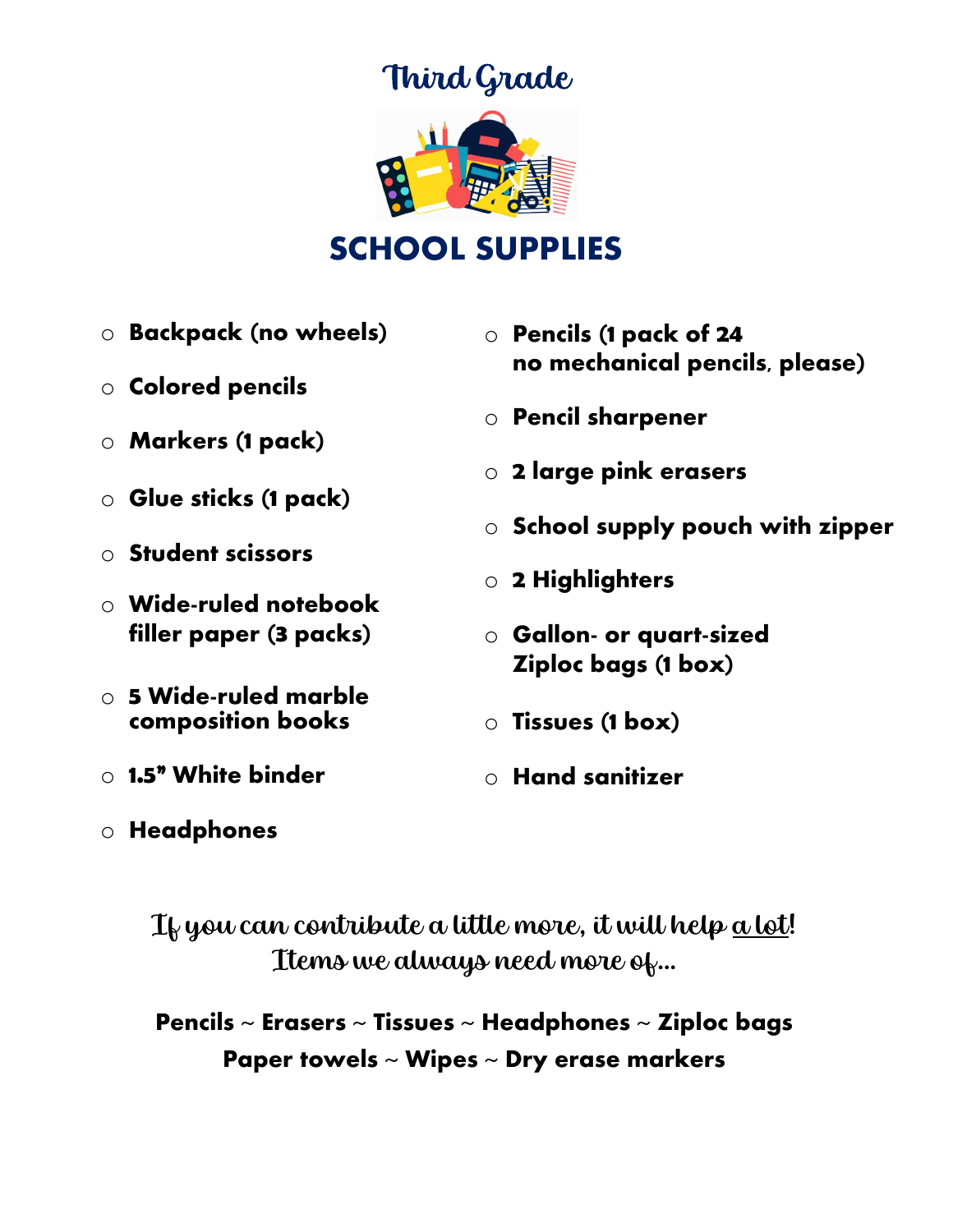# Fourth Grade



## SCHOOL SUPPLIES

- o Backpack (no wheels)
- o Colored pencils
- o Markers (1 pack)
- o Glue sticks (1 pack)
- $\circ$  Wide-ruled notebook filler paper (3 packs)
- $\circ$  5 Wide-ruled marble composition books
- $\circ$  1.5" White binder
- o Binder dividers
- o Headphones
- o Pencils (1 pack of 24 no mechanical pencils, please)
- o Pencil sharpener
- o 2 large pink erasers
- o School supply pouch with zipper
- o 2 Highlighters
- o 2 Packs of sticky notes
- o Student scissors
- $\circ$  Hand sanitizer

If you can contribute a little more, it will help <u>a lot</u>! Items we always need more of…

Pencils  $\sim$  Erasers  $\sim$  Tissues  $\sim$  Headphones  $\sim$  Ziploc bags Sticky notes ~ Paper towels ~ Wipes ~ Dry erase markers